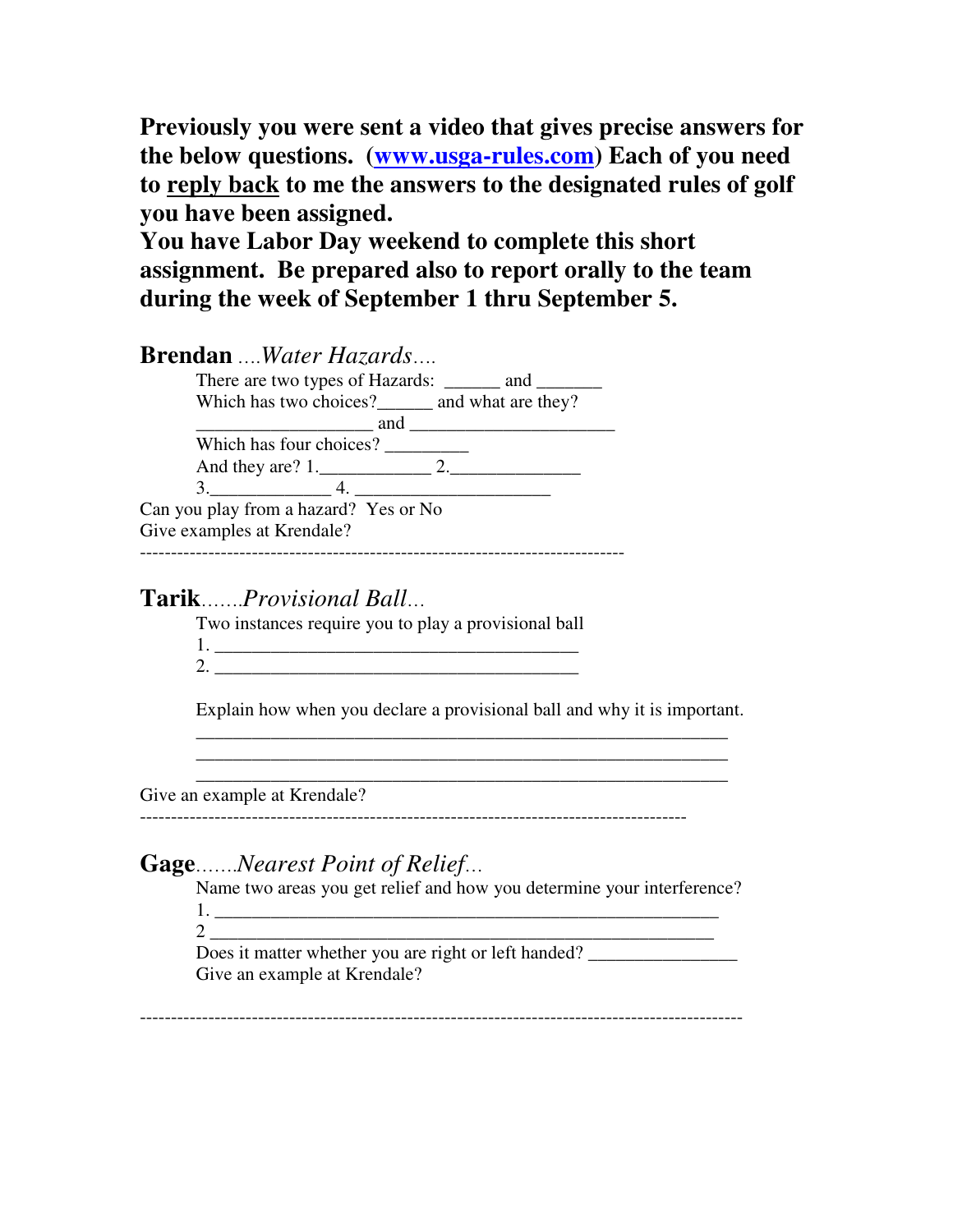#### **Brett**……*Movable Obstructions*

Two examples of what is movable?

1.

2.  $\blacksquare$ 

One example that is not movable?

Explain what the procedures for being up against or on a rake near or in a bunker?

-------------------------------------------------------------------------------------------------

### **Nick**….*Immovable Obstructions*

| What is an immovable obstruction?      |     |
|----------------------------------------|-----|
| Give two examples:                     | and |
| Three instances why you are obstructed |     |
|                                        |     |
| How do you go about getting relief?    |     |
| What about near a green?               |     |
|                                        |     |
|                                        |     |
| One example at Krendale?               |     |
|                                        |     |

#### **Drew**…*Loose Impediments*

Three examples of Loose Impediments…

 $1.$   $2.$   $2.$   $3.$   $3.$ Can you improve your lie when removing loose impediments? Yes or No What happens if the ball is moved when removing a loose impediment?

\_\_\_\_\_\_\_\_\_\_\_\_\_\_\_\_\_\_\_\_\_\_\_\_\_\_\_\_\_\_\_\_\_\_\_\_\_\_\_\_\_\_\_\_\_\_\_\_\_\_\_\_\_\_\_\_

3 exceptions and penalties…..

- 1. \_\_\_\_\_\_\_\_\_\_\_\_\_\_\_\_\_
- 2. \_\_\_\_\_\_\_\_\_\_\_\_\_\_\_\_\_
- 3. \_\_\_\_\_\_\_\_\_\_\_\_\_\_\_\_\_ -------------------------------------------------------------------------------------------------

**Chris**….*Flagstick*

Four instances require a penalty for hitting the flagstick with your ball…

- 1. \_\_\_\_\_\_\_\_\_\_\_\_\_\_\_\_\_\_\_\_\_\_\_\_\_\_\_\_\_\_\_\_\_\_\_\_\_ 2. \_\_\_\_\_\_\_\_\_\_\_\_\_\_\_\_\_\_\_\_\_\_\_\_\_\_\_\_\_\_\_\_\_\_\_\_\_
- 3. \_\_\_\_\_\_\_\_\_\_\_\_\_\_\_\_\_\_\_\_\_\_\_\_\_\_\_\_\_\_\_\_\_\_\_\_\_ 4. \_\_\_\_\_\_\_\_\_\_\_\_\_\_\_\_\_\_\_\_\_\_\_\_\_\_\_\_\_\_\_\_\_\_\_\_\_

When and where can you have the flag attended?

----------------------------------------------------------------------------------------------------